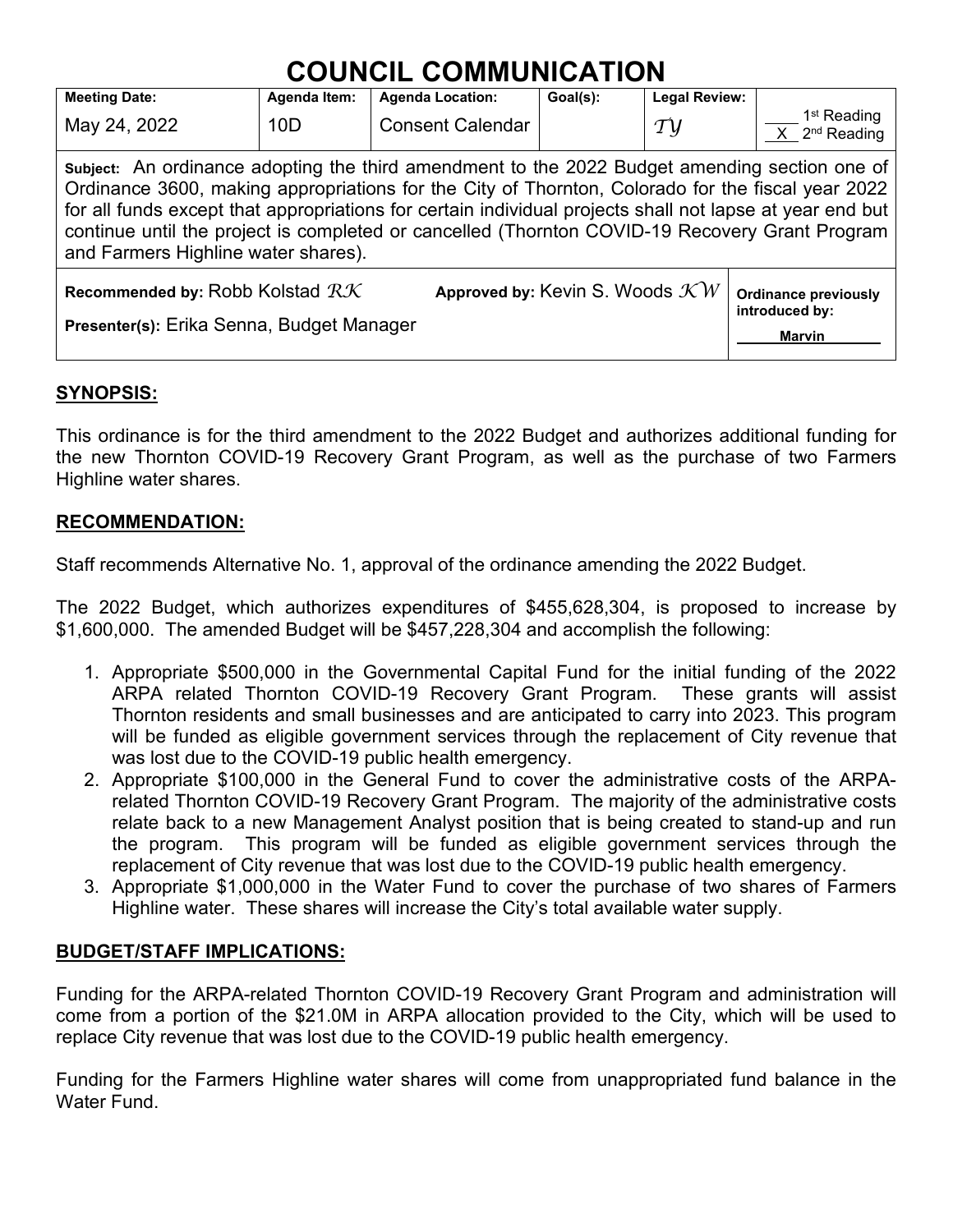#### COUNCIL COMMUNICATION PAGE 2

This budget will result in an additional 1.0 full-time employees (FTE), increasing the authorized staffing level in the 2022 Budget from 1095.75 to 1096.75 FTE positions.

### **ALTERNATIVES:**

- 1. Approve the ordinance amending the 2022 Budget.
- 2. Do not approve the ordinance amending the 2022 Budget.

**BACKGROUND (ANALYSIS/NEXT STEPS/HISTORY):** (includes previous City Council action)

City Council approved Ordinance 3600 making appropriations for the 2022 Budget on October 12, 2021.

City Council approved Ordinance 3614, on second reading, adopting the first amendment to the 2022 budget on January 11, 2022.

City Council approved Ordinance 3618, on second reading, adopting the second amendment to the 2022 budget on February 8, 2022.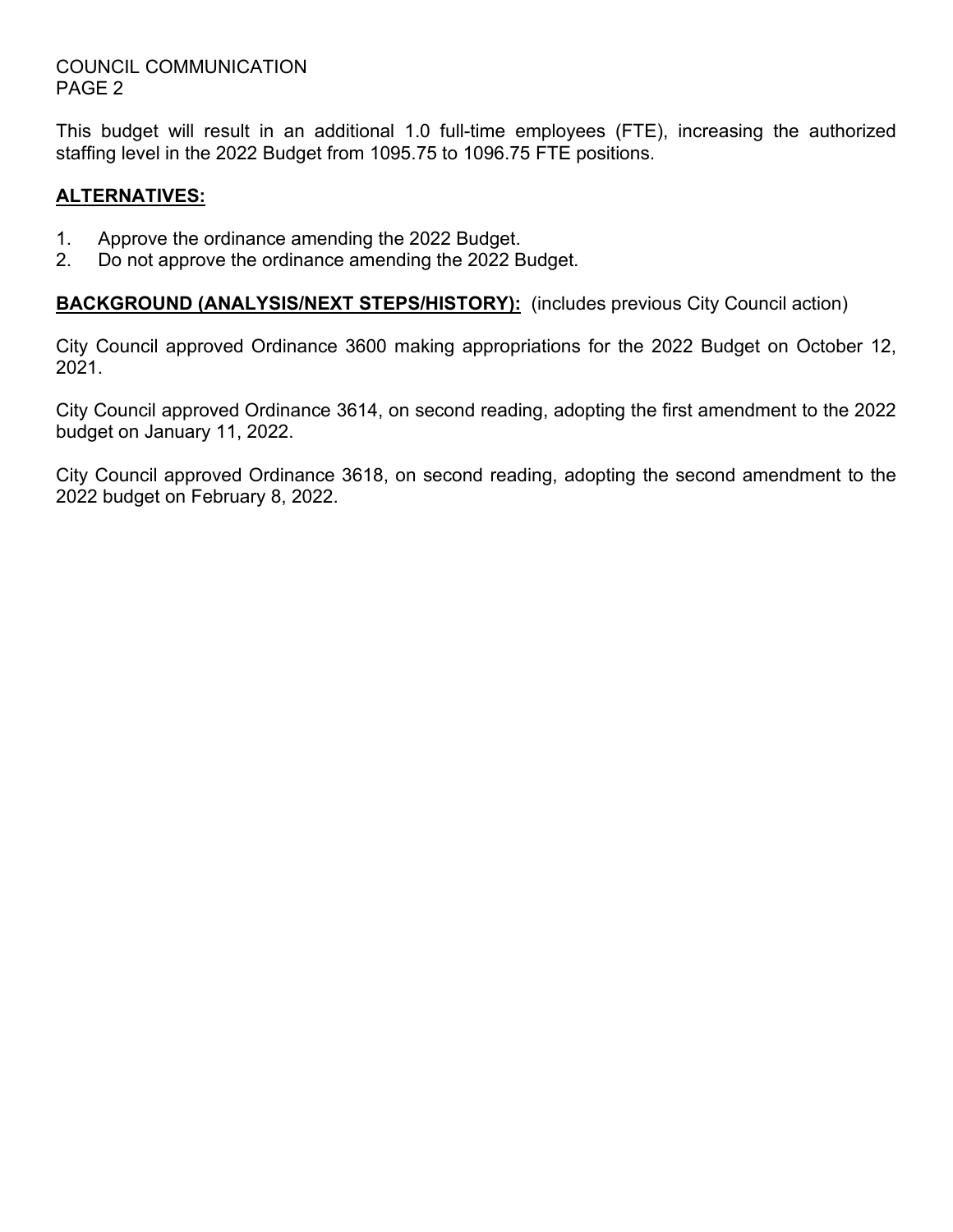INTRODUCED BY: Marvin

AN ORDINANCE ADOPTING THE THIRD AMENDMENT TO THE 2022 BUDGET AMENDING SECTION ONE OF ORDINANCE 3600, MAKING APPROPRIATIONS FOR THE CITY OF THORNTON, COLORADO FOR THE FISCAL YEAR 2022 FOR ALL FUNDS EXCEPT THAT APPROPRIATIONS FOR CERTAIN INDIVIDUAL PROJECTS SHALL NOT LAPSE AT YEAR END BUT CONTINUE UNTIL THE PROJECT IS COMPLETED OR CANCELLED (THORNTON COVID-19 RECOVERY GRANT PROGRAM, FARMERS HIGHLINE WATER SHARES).

WHEREAS, the City Council is required to adopt a budget for fiscal year 2022; and

WHEREAS, the City Council adopted a budget for fiscal year 2022; and

WHEREAS, on January 11, 2022, the City Council adopted a First Amendment to the Budget for the fiscal year 2022 and appropriated additional funds; and

WHEREAS, on February 8, 2022, the City Council adopted a Second Amendment to the Budget for the fiscal year 2022 and appropriated additional funds; and

WHEREAS, the City Council desires to adopt a Third amendment to the Budget for fiscal year 2022 and appropriate additional funds; and

WHEREAS, American Rescue Plan Act funds will be utilitized for the replacement of City revenue that was lost due to the COVID-19 public health emergency, which will be used for the provision of government services.

NOW, THEREFORE, BE IT ORDAINED BY THE CITY COUNCIL OF THE CITY OF THORNTON, COLORADO, AS FOLLOWS:

| <b>Fund</b>                       | 2022 Amended<br><b>Budget</b> | Change    | <b>2022 Third</b><br><b>Amended Budget</b> |  |  |
|-----------------------------------|-------------------------------|-----------|--------------------------------------------|--|--|
| <b>General Governmental Funds</b> |                               |           |                                            |  |  |
| General Fund                      | \$165,048,471                 | \$100,000 | \$165,148,471                              |  |  |
| Governmental Capital Fund         | 25,458,649                    | 500,000   | 25,958,649                                 |  |  |
| <b>Subtotal</b>                   | \$190,507,120                 | \$600,000 | \$191,107,120                              |  |  |
| <b>Internal Service Funds</b>     |                               |           |                                            |  |  |
| <b>Risk Management Fund</b>       | \$17,447,462                  | \$ -      | \$17,447,462                               |  |  |
| <b>Subtotal</b>                   | \$17,447,462                  | \$ -      | \$17,447,462                               |  |  |
| <b>Special Revenue Funds</b>      |                               |           |                                            |  |  |
| Adams County Road and Bridge      | \$6,422,493                   | $$ -$     | \$6,422,493                                |  |  |
| <b>Adams County Open Space</b>    | 1,711,467                     | ۰         | 1,711,467                                  |  |  |
| <b>Conservation Trust</b>         | 1,946,608                     | ۰         | 1,946,608                                  |  |  |
| Parks                             | 225,000                       | -         | 225,000                                    |  |  |
| Open Space                        | 1,663,929                     | ۰         | 1,663,929                                  |  |  |
| Parks and Open Space              | 19,108,086                    | -         | 19,108,086                                 |  |  |
| Cash In Lieu                      | 651,701                       | -         | 651,701                                    |  |  |
| <b>Subtotal</b>                   | \$31,729,284                  | \$ -      | \$31,729,284                               |  |  |

1. That Section 1 of Ordinance 3600 is hereby amended as follows: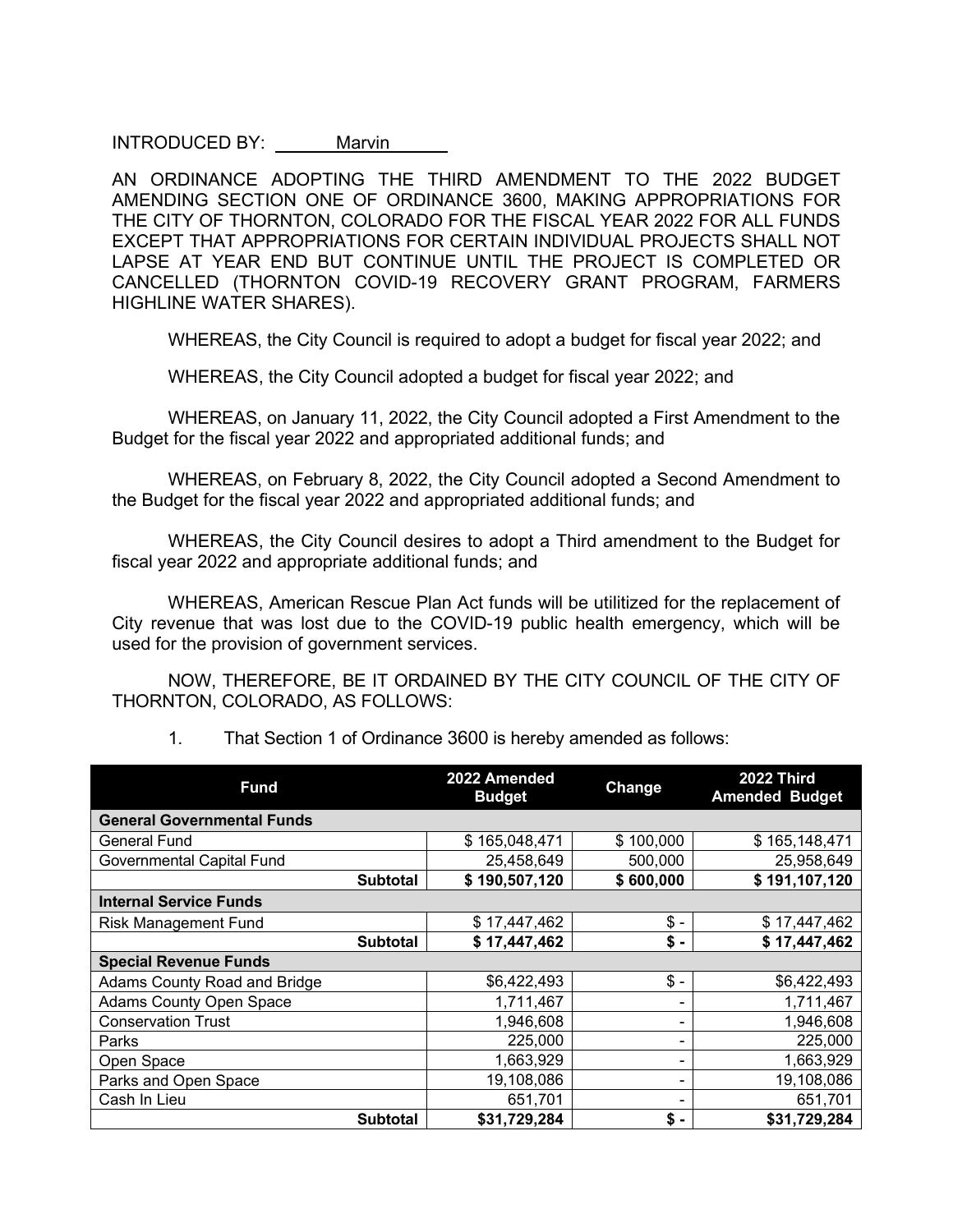| <b>Enterprise Funds</b>            |               |             |               |  |  |
|------------------------------------|---------------|-------------|---------------|--|--|
| Water Fund                         | \$182,822,333 | \$1,000,000 | \$183,822,333 |  |  |
| Sewer Fund                         | 23,872,951    | -           | 23,872,951    |  |  |
| <b>Environmental Services Fund</b> | 6,338,899     |             | 6,338,899     |  |  |
| <b>Storm Water Fund</b>            | 2,910,255     | ۰           | 2,910,255     |  |  |
| <b>Subtotal</b>                    | \$215,944,438 | \$1,000,000 | \$216,944,438 |  |  |
| Total All Funds                    | \$455,628,304 | \$1,600,000 | \$457,228,304 |  |  |

- 2. That there is hereby appropriated for the provision of services and capital projects for the City for the fiscal year beginning January 1, 2022 and ending December 31, 2022 the additional amount of \$1,600,000.
- 3. That appropriations for individual capital projects in the above mentioned funds for fiscal year 2022 shall not lapse at year end but continue until the project is completed or cancelled.
- 4. If any portion of this ordinance is held to be unconstitutional or invalid for any reason, such decision shall not affect the constitutionality or validity of the remaining portions of this ordinance. City Council hereby declares that it would have passed this ordinance and each part hereof irrespective of the fact that any one part be declared unconstitutional or invalid.
- 5. All other ordinances or portions thereof inconsistent or conflicting with this ordinance or any portion hereof are hereby repealed to the extent of such inconsistency or conflict.
- 6. The repeal or amendment of any provision of the Code by this ordinance shall not release, extinguish, alter, modify, or change in whole or in part any penalty, forfeiture, or liability, either civil or criminal, which shall have been incurred under such provision, and each provision shall be treated and held as still remaining in force for the purpose of sustaining any and all proper actions, suits, proceedings, and prosecutions for the enforcement of the penalty, forfeiture, or liability, as well as for the purpose of sustaining any judgment, decree, or order which can or may be rendered, entered, or made in such actions, suits, proceedings, or prosecutions.
- 7. This ordinance shall take effect upon final passage.

INTRODUCED, READ, PASSED on first reading, ordered posted in full, and title ordered published by the City Council of the City of Thornton, Colorado, on May 10, 2022.

PASSED AND ADOPTED on second and final reading on  $\sim$ , 2022.